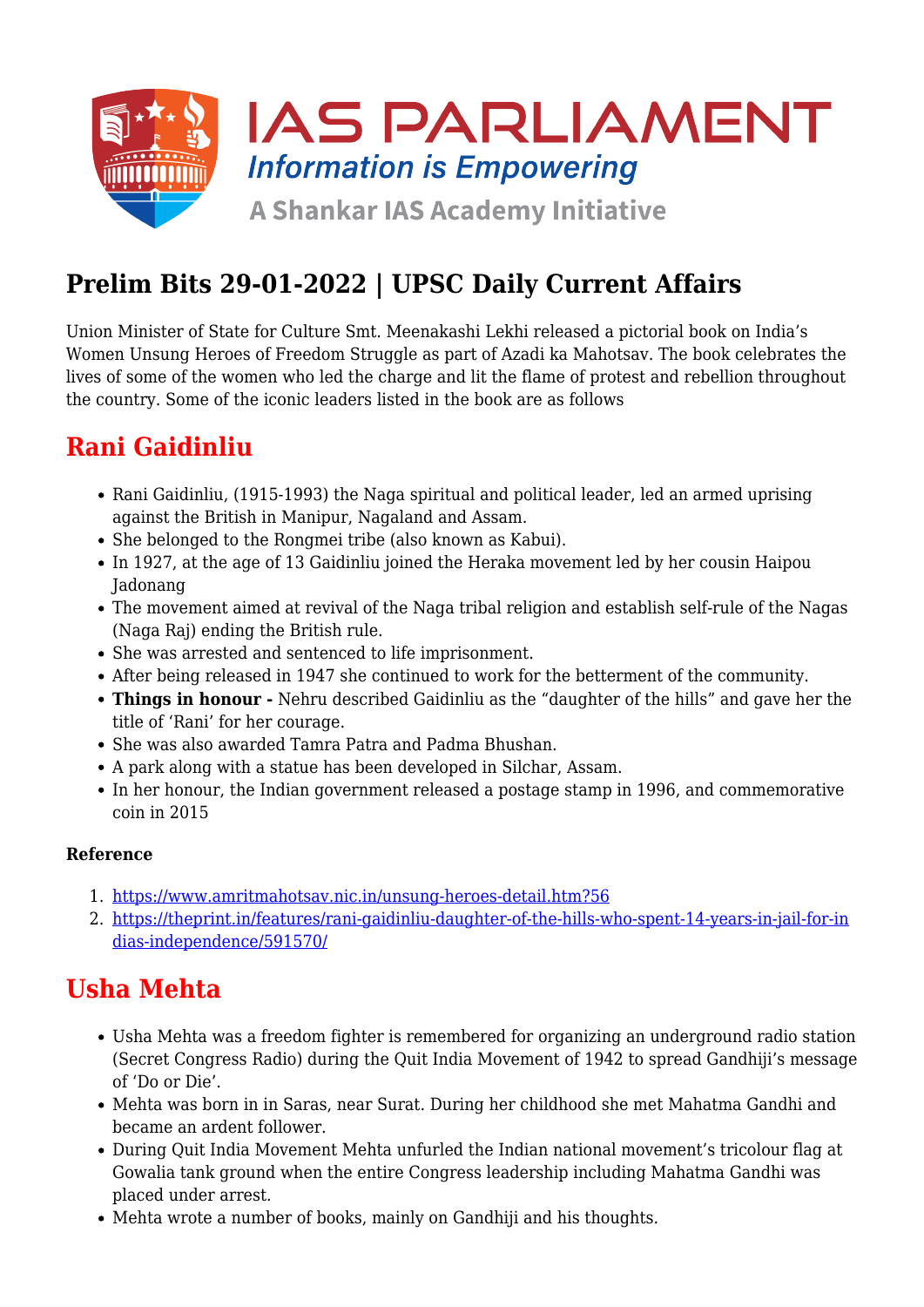- Her book on great Indian women 'Bharat Ki Mahan Nariyan' is well known.
- She was awarded the prestigious Padma Vibhushan by the government of India.

### **Reference**

1. [https://zeenews.india.com/news/nation/gandhian-usha-mehta-passes-away\\_287.html](https://zeenews.india.com/news/nation/gandhian-usha-mehta-passes-away_287.html)

## **Parbati Giri**

- Parbati Giri, one of Odisha's most prominent women freedom fighters, was called the Mother Teresa of Western Odisha for her work in the upliftment of her people.
- At the age of 16 she actively involved in the Quit India Movement.
- She adopted Gandhism as a way of life and her work manifested this virtue.
- During 1940 she started organizing meetings and mobilised people to participate in Gandhiji's Khadi Andolan movement.
- At Bargarh she ordered the lawyers to vacate the Court and stop cooperating with the British officials in legal matters.
- She sat on the chair of the SDO posing as a judge and ordered other boys to bring the SDO tied with a rope for which she was jailed for 2 years.
- She was called "Banhi Kanya" for her resilience and her aggressive nationalistic sentiments and free expression.

#### **Reference**

1. <https://indianculture.gov.in/node/2790450>

## **Tarkeshwari Sinha**

- Tarkeshwari Sinha, a prominent freedom fighter during the Quit India Movement played an active role as a student leader in Patna Women's College, at the age of 16.
- Later she went on to become an eminent politician in the early decades of independent India.
- She served as a member of then Prime Minister Jawaharlal Nehru's council of ministers, and was a four-time Member of Parliament.
- Sinha was the first female deputy finance minister of India.

### **Reference**

1. [https://theprint.in/theprint-profile/tarkeshwari-prasad-sinha-fiery-freedom-fighter-from-bihar-w](https://theprint.in/theprint-profile/tarkeshwari-prasad-sinha-fiery-freedom-fighter-from-bihar-who-rose-to-top-echelons-of-power/788498/) [ho-rose-to-top-echelons-of-power/788498/](https://theprint.in/theprint-profile/tarkeshwari-prasad-sinha-fiery-freedom-fighter-from-bihar-who-rose-to-top-echelons-of-power/788498/)

### **Snehlata Varma**

Snehlata Varma, a freedom fighter and tireless worker for the education and upliftment of women in Mewar, Rajasthan.

#### **Reference**

1. <https://www.pib.gov.in/PressReleasePage.aspx?PRID=1792966>